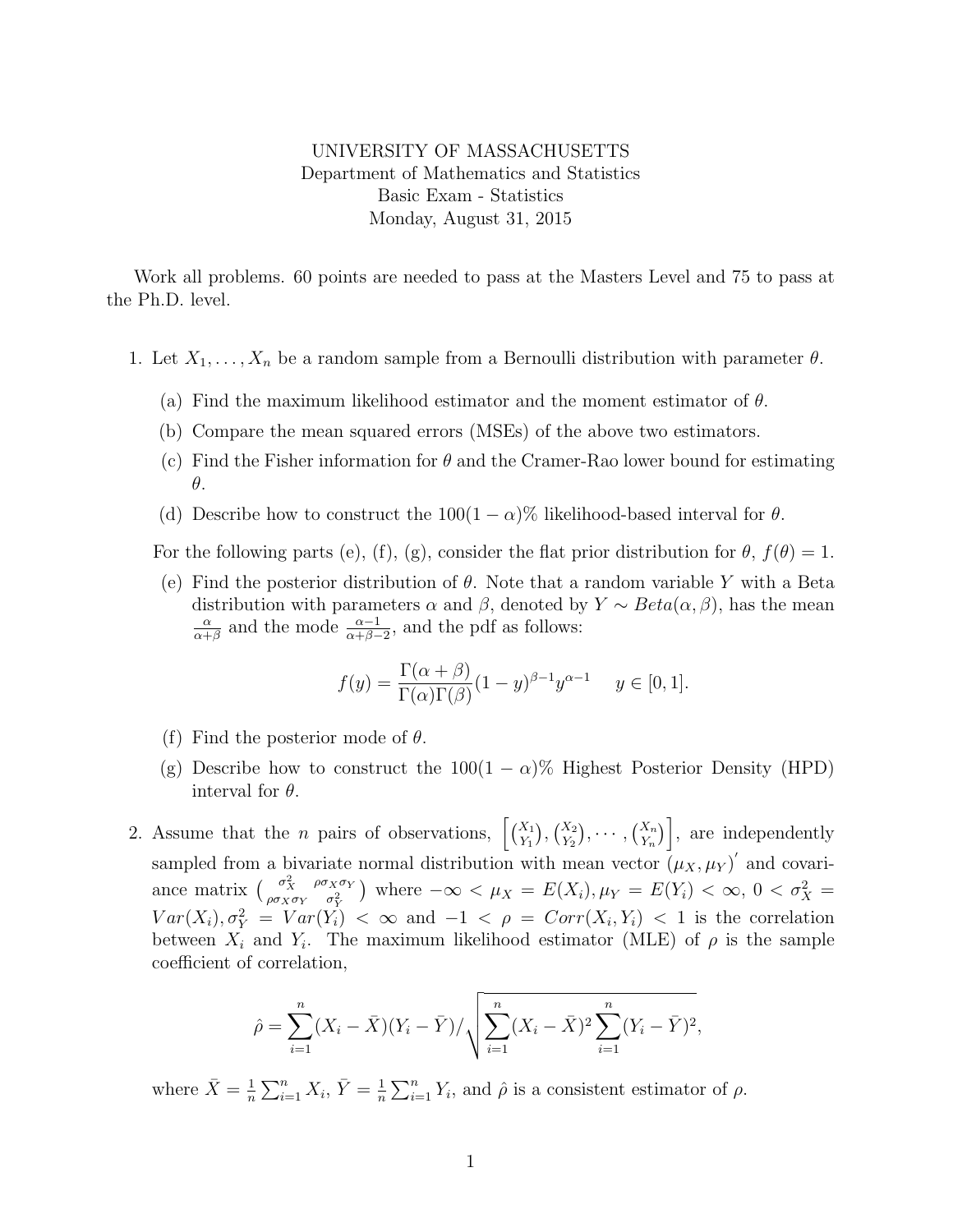- (a) The asymptotic distribution of  $\hat{\rho}$  is  $\sqrt{n}(\hat{\rho}-\rho) \stackrel{D}{\rightarrow} N(0,(1-\rho^2)^2)$ . Derive the approximate  $100(1 - \alpha)\%$  confidence interval of  $\rho$ .
- Consider the following transformation  $g(\rho) = \frac{1}{2} \log \frac{1+\rho}{1-\rho}$  for the next three questions, (b), (c) and (d).
- (b) What is the MLE of  $q(\rho)$ ?
- (c) Derive the asymptotic distribution of the MLE of  $g(\rho)$ .
- (d) Construct the approximate  $100(1 \alpha)$ % confidence interval of  $\rho$  using the transformation  $q(\rho)$  and its asymptotic distribution derived in (c).
- (e) The bivariate normal pdf is given by

$$
f(x,y|\mu_X, \mu_Y, \sigma_X^2, \sigma_Y^2, \rho)
$$
  
=  $\{2\pi\sigma_X\sigma_Y\sqrt{(1-\rho^2)}\}^{-1} \exp\left\{-\frac{1}{2(1-\rho^2)}\left[\frac{(x-\mu_X)^2}{\sigma_X^2} + \frac{(y-\mu_Y)^2}{\sigma_Y^2} - \frac{2\rho(x-\mu_X)(y-\mu_Y)}{\sigma_X\sigma_Y}\right]\right\}$ 

Write out the joint likelihood  $L(\mu_X, \mu_Y, \sigma_X^2, \sigma_Y^2, \rho)$  of the observations  $\left[ \binom{X_1}{Y_1}, \cdots, \binom{X_n}{Y_n} \right]$ .

(f) It is known that the maximum likelihood estimators (MLEs) of the parameters  $\mu_X, \mu_Y, \sigma_X^2, \sigma_Y^2$ , and  $\rho$  are respectively  $\hat{\mu}_X = \bar{X}, \hat{\mu}_Y = \bar{Y}, \hat{\sigma}_X^2 = \frac{1}{n}$  $\frac{1}{n} \sum_{i=1}^{n} (X_i (\bar{X})^2, \hat{\sigma}^2_Y = \frac{1}{n}$  $\frac{1}{n}\sum_{i=1}^n (Y_i - \bar{Y})^2$ , and  $\hat{\rho}$ . Plug in these MLEs to the joint likelihood and show that the maximized likelihood is

$$
\max_{\mu_X, \mu_Y, \sigma_X^2, \sigma_Y^2, \rho} L(\mu_X, \mu_Y, \sigma_X^2, \sigma_Y^2, \rho) = L(\hat{\mu}_X, \hat{\mu}_Y, \hat{\sigma}_X^2, \hat{\sigma}_Y^2, \hat{\rho}) \n= \{2\pi \hat{\sigma}_X \hat{\sigma}_Y \sqrt{(1-\hat{\rho}^2)}\}^{-n} \exp\{-n\}.
$$

(g) For the hypothesis

$$
H_0: \rho = 0 \text{ vs } H_1: \rho \neq 0,
$$

Show that the likelihood ratio test is equivalent to

Reject 
$$
H_0
$$
 if and only if  $(1 - \hat{\rho}^2)^{n/2} < k$ 

for some constant k.

(h) Let  $T = \frac{\hat{\rho}\sqrt{n-2}}{\sqrt{1-\hat{\rho}^2}}$ . It is known that the above likelihood ratio test is equivalent to

Reject  $H_0$  if and only if  $|T| > c$ 

for some constant c. It is also known that  $T$  has the Students's t distribution with  $n-2$  degrees of freedom when  $\rho = 0$ . Find the value c to make the likelihood ratio test a level  $\alpha$  test.

3. Suppose we conduct an experiment by giving rats one of five possible doses of a drug, denoted by  $Y_1 < Y_2 < \cdots < Y_5$ . For each dose level  $Y_i$ , n rats are used and the number of dead rats, denoted by  $X_i$ , is observed. Here we have five independent binomial random variables, that is  $X_i$  has a binomial distribution with the probability of death,  $p_i$  ( $X_i \sim Binom(n, p_i)$ ) where  $i = 1, \dots, 5$  and  $p_1 \leq p_2 \leq \dots \leq p_5$ . The main interest in this experiment is to estimate the dose at which the rats have a 50 percent chance of dying:  $\theta = \min\{i : p_i \geq 0.5\}$ , which is a function of  $p_1, \dots, p_5$ . We decide to take a Bayesian approach by using a flat prior distribution truncated over the parameter space,  $H = \{(p_1, \ldots, p_5) : p_1 \leq p_2 \leq \cdots \leq p_5\}.$